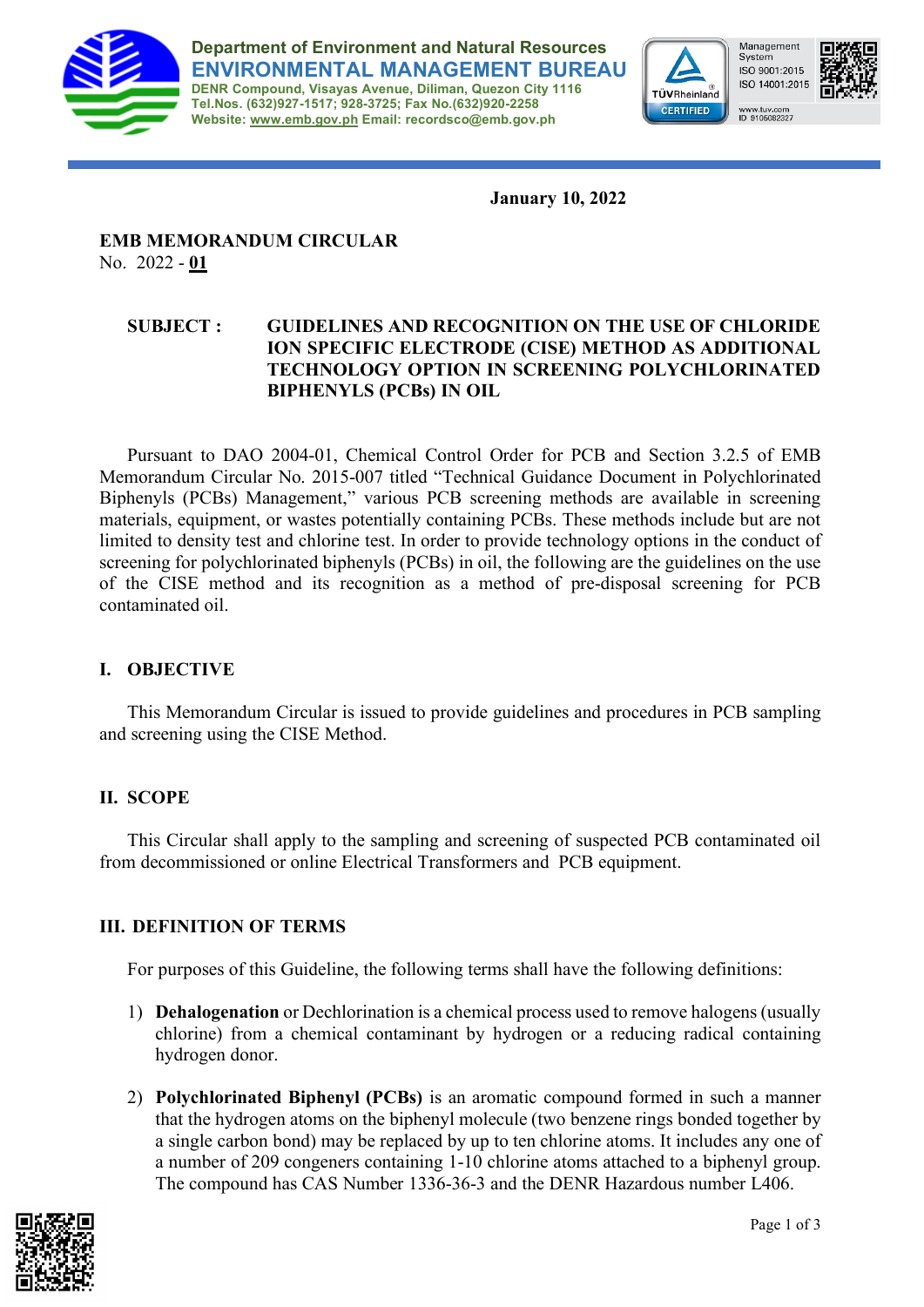- 3) **PCB equipment** is an equipment containing dielectric oil with PCB concentration equal to or greater than 500 ppm ( $PCB > 500$  ppm).
- 4) **Transformer** is a device that stabilizes or regulates the supply of electricity.

### **IV. CHLORIDE ION SPECIFIC ELECTRODE (CISE) METHOD**

The CISE method is an indirect method in screening PCB, with the following steps:

- 1) In the first step, which includes extraction and dehalogenation, the PCB or any other chlorinated organic substance existing as a solution in the oil is dechlorinated, and the chlorine detached from the PCB molecule is solubilized in water.
- 2) In the second step, the concentration of chlorine in water is measured by means of a Chloride Ion Specific Electrode (CISE). Then, the chlorine concentration is converted to Aroclor concentration based on the assumption of the presence of a specific Aroclor mixture in the oil.

The current acceptable standard method for PCB analysis in the Philippines is the USEPA 8082. This method may be used to determine the concentrations of polychlorinated biphenyls (PCBs) as Aroclors or as individual PCB congeners in extracts from solid, tissue, and aqueous matrices, using open-tubular, capillary columns with electron capture detectors (ECD) or electrolytic conductivity detectors (ELCD).

The use of the method mentioned above can be used in the characterization of the PCB wastes prior to transport to an accredited Treatment, Storage, and Disposal (TSD) Facility.

#### **V. GUIDELINES AND PROCEDURES**

 This section is a general procedure for sampling and screening of oil suspected to be contaminated with PCB. The process is composed of two parts. These are sampling, where the oil is extracted from the equipment, and the screening itself, where the oil is analyzed.

#### A. **Sampling**

The general sampling procedure will be performed by a company representative or equipment owner. The detailed procedure can be found in *Annex A***.** The general procedure is as follows:

- a. Identify the transformer to be sampled and ensure to fill out the sample chain of custody form *(Annex B)*;
- b. Manage to put off-line and de-energize the transformer if necessary;
- c. Prepare in advance all the sampling materials, including sampling vials, tubing, labels, waste oil containers, personal protective equipment (PPE);
- d. Wear proper PPE;